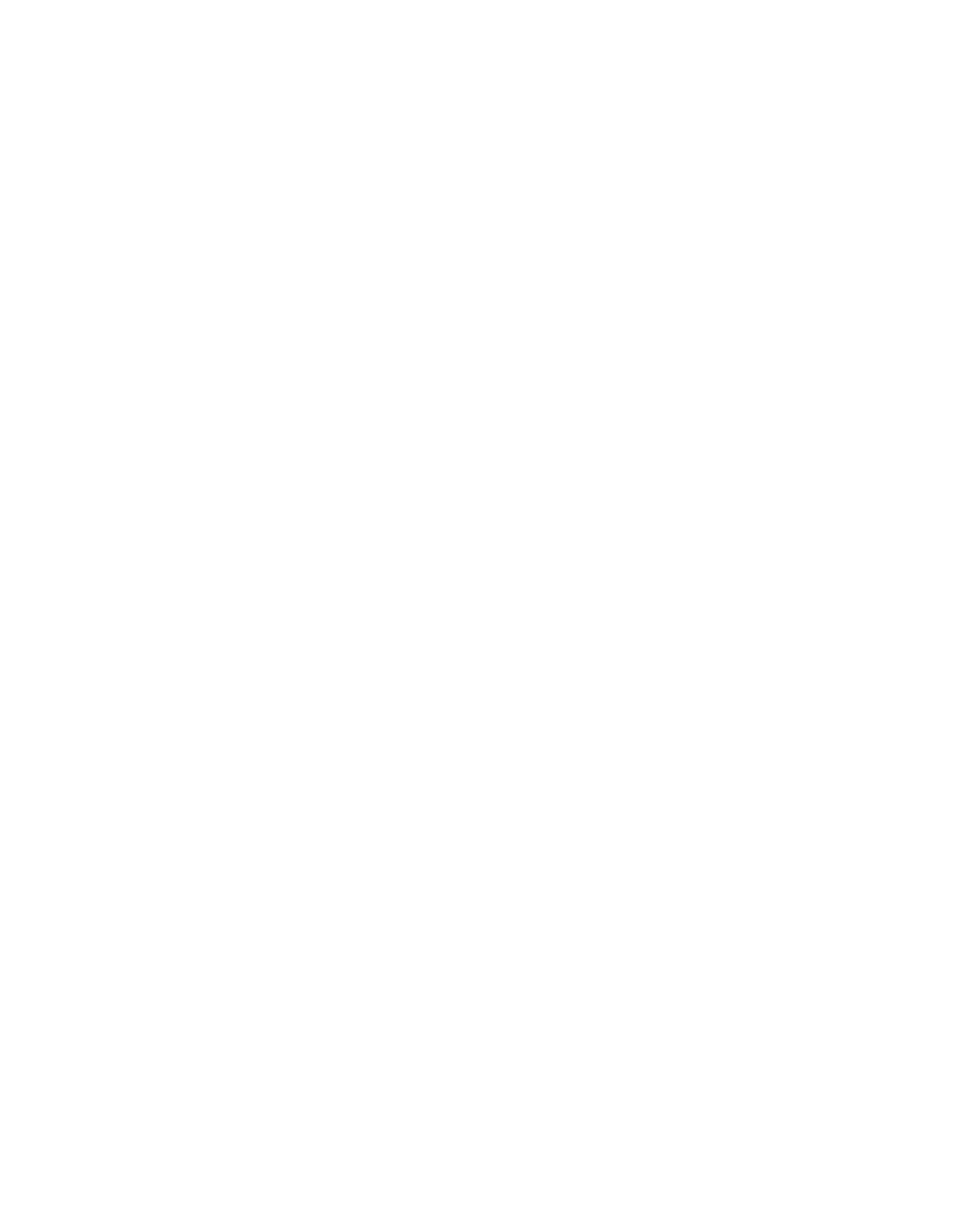#### **CODE OF ETHICS Introduction**

#### 1. Purpose and Definitions

The Company has adopted the policies and procedures described in this section of the Manual (the Code of Ethics) in an effort to maintain compliance with the highest standards of ethical business conduct and the provisions of applicable laws, including state and federal securities laws and regulations. In particular, Rule 204A-1 (*Rule*) under the Advisers Act, as amended, requires the Company to adopt a code of ethics that at a minimum includes:

(1) Standards of business conduct required of our Employees which reflect our fiduciary obligations;

(2) Provisions requiring our Employees to comply with applicable Federal securities laws;

(3) Provisions requiring all of our access persons to report, and the CCO to review, their personal securities transactions and holdings periodically;

(4) Provisions requiring Employees to report any violations of this code of ethics promptly to the CCO; and (5) Provisions requiring the Company to provide to each Employee a copy of the code of ethics and any amendments, and requiring each Employee to provide the Company with a written acknowledgment of their receipt of the code and any amendments.

The Rule defines an "access person" as:

(i) Any of our supervised persons:

(A) Who has access to nonpublic information regarding any clients' purchase or sale of securities, or nonpublic information regarding the portfolio holdings of any reportable fund, or

(B) Who is involved in making securities recommendations to clients, or who has access to such recommendations that are nonpublic.

(ii) If providing investment advice is our primary business, all of our directors, officers and partners are presumed to be access persons.

A "supervised person" is defined "any of our officers, partners, directors (or other *persons* occupying a similar status or performing similar functions), or *employees*, or **any other** *person* who provides investment advice on our behalf and is subject to our supervision or *control"*

For the purposes of the Company, the above definitions apply to all persons who work directly for the Company or who work for our affiliates. To clarify, you are an access person if:

- You are an employee, director, officer and/or partner of the Company;
- You have been given access to view our client accounts via Fidelity or other similar platform with transaction information;
- You are on the investment committee and/or are involved in making securities recommendations; or
- You have access to our client files on the Company server.

If you meet any of the above criteria, it is **your responsibility** to ensure that the CCO has been made aware of your status as an access person.

To ensure that we properly designate all access persons: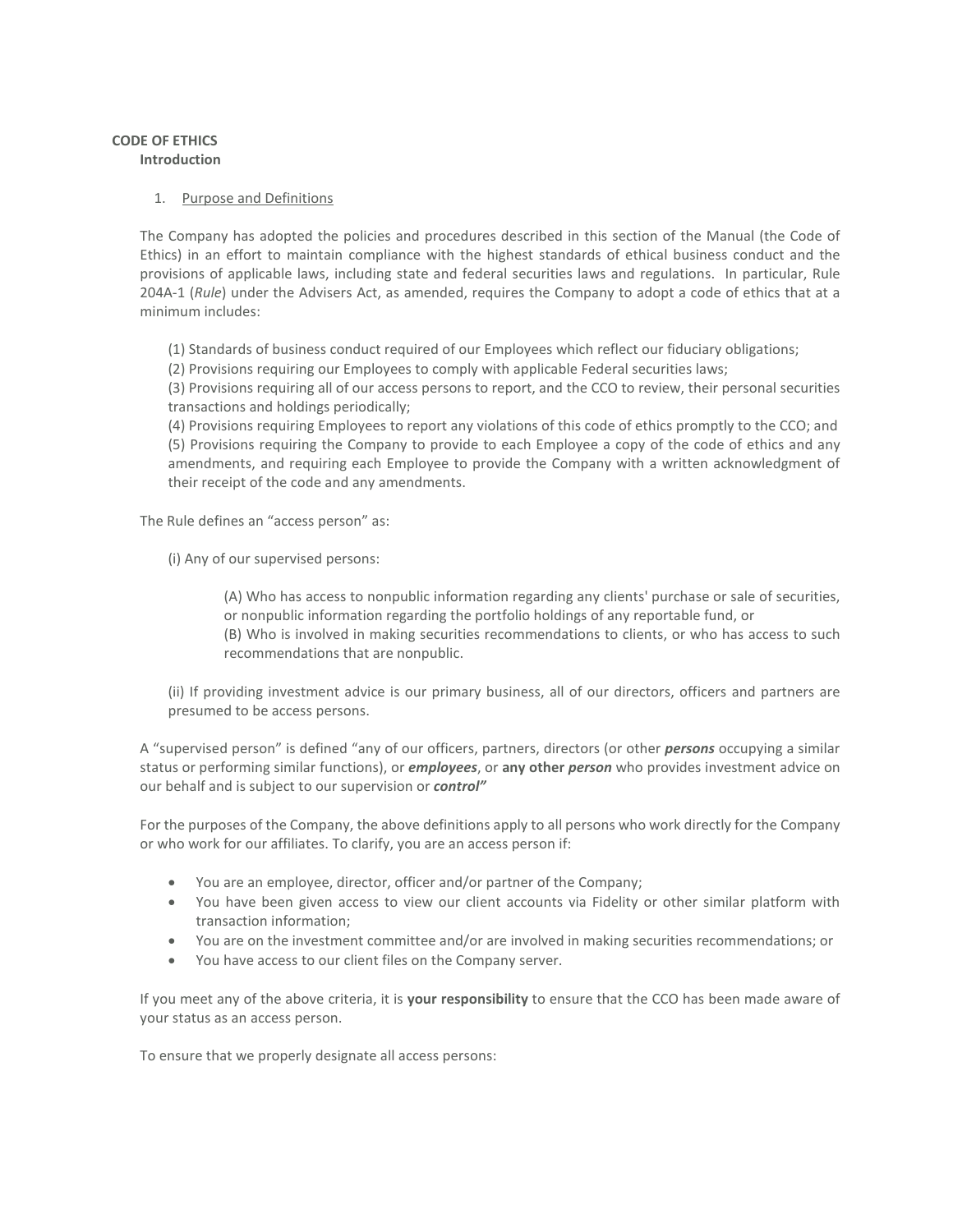- The IT Administrator for Fidelity will alert the CCO when access is granted and/or changed any Employee.
- The HR department will provide ongoing updates when personnel are added.
- The CCO will coordinate with firm management on director appointments.

Additionally, the CCO may make random requests for information from the IT Administrator, HR department, Company management, Company employees and/or the employees of any of our affiliates.

If you are "access person" you have very broad reporting requirements – please see the personal securities transaction section below. The failure to comply with these reporting requirements is a VIOLATION of this Code of Ethics which may be reported to the Board. If you have any questions, please see the CCO immediately. Do not wait – ASK.

Please see Appendix I for a list of the Company's access persons, if you are an "access person" and not on this list, see the CCO immediately.

This Code is predicated on the principle that the Company owes a fiduciary duty to its clients. Every fiduciary has the duty and a responsibility to act in the utmost good faith and in the best interests of the client and to always place the client's interests first and foremost. Accordingly, the Company's Employees must avoid activities, interests and relationships that run contrary or appear to run contrary to the best interests of clients.

In addition, this Code of Ethics has been adopted to ensure that Employees who have knowledge of the portfolio transactions will not be able to act thereon to the disadvantage of the Company or its clients. It is the responsibility of each Employee to understand the various laws applicable to such Employee, and to conduct personal securities transactions in a manner that does not interfere with the transactions of the Company or its clients, or otherwise take unfair advantage of the Company or its clients.

The Code does not address every possible situation that may arise consequently every Employee is responsible for exercising good judgment, applying ethical principles, and bringing violations or potential violations of the Code of Ethics to the attention of the CCO. Any questions regarding the Company's Code of Ethics should be referred to the CCO.

# 2. Administration of Code

The CCO shall be responsible for administering and handling interpretive issues arising under this Code. The CCO is responsible for considering any requests for exceptions to, or exemptions from, the Code. Any exceptions to, or exemptions from, the Code shall be subject to such additional procedures, reviews and reporting as may be deemed appropriate by the CCO.

# 3. Recordkeeping Requirements

The Company shall maintain the following records at its principal place of business or corporate shared services locations:

- A copy of the Code adopted that is in effect, or at any time within the past five years was in effect;
- A record of any violation of the Code and of any action taken as a result of the violation;
- A record of all written acknowledgments as required for each person who is currently, or within the past five years was, an Employee of the investment adviser;
- A record of each report (Initial/Annual Holdings and Quarterly Trades) made by an access person, including any supporting information;
- A record of the names of persons who are currently, or within the past five years were, access persons of the investment adviser; and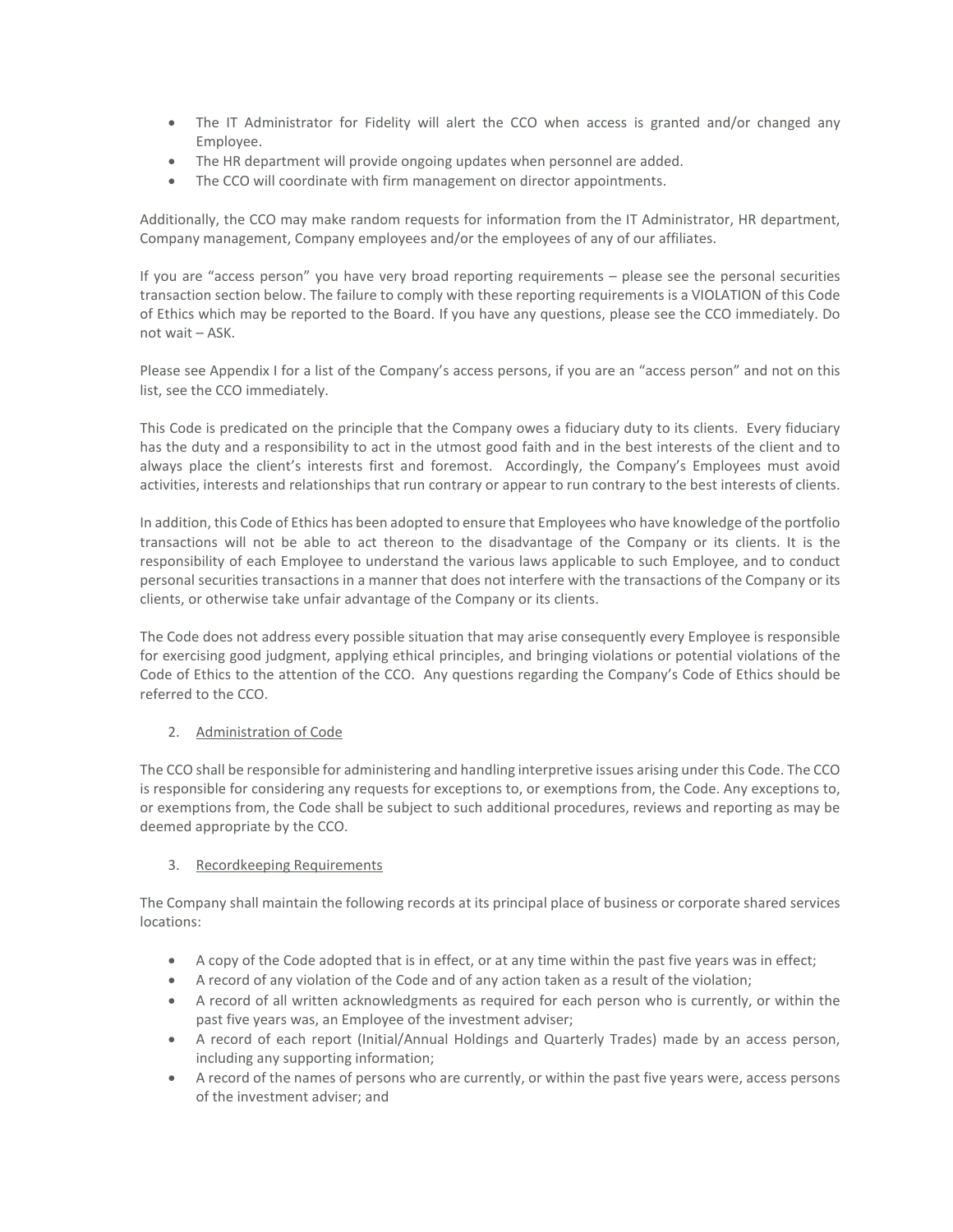- A record of any decision, and the reasons supporting the decision, to approve the acquisition of securities (initial public offering or limited offering) by access persons, for at least five years after the end of the fiscal year in which the approval is granted.
- 4. Condition of Employment or Service with the Company

This Code of Ethics applies to each Employee of the Company. Employees shall read and understand this Code and uphold the standards in the Code in their day-to-day activities at the Company. Compliance with the Code shall be a condition of employment or continued affiliation with the Company and conduct not in accordance herewith shall constitute grounds for sanctions including, without limitation, reprimands, restrictions on activities, disgorgement, termination of employment, or removal from office. Each Employee shall sign the acknowledgement form indicating his or her receipt and understanding of, and agreement to comply with this Code. Such signed acknowledgement should be returned to the CCO and may be submitted electronically. **Standards of Conduct**

# 1. Employee Conduct

The following general principles should guide the individual conduct of each Employee:

- Employees will not take any action that will violate any applicable laws or regulations, including all federal and state securities laws.
- Employees will adhere to the highest standards of ethical conduct.
- Employees will maintain the confidentiality of all information obtained in the course of employment with the Company.
- Employees will bring any issues reasonably believed to place the Company at risk to the attention of the CCO.
- Employees will not abuse or misappropriate the Company's or any client's assets or use them for personal gain.
- Employees will disclose any activities that may create an actual or potential conflict of interest between the Employee, the Company and/or any client.
- Employees will deal fairly with clients and other Employees and will not abuse the Employee's position of trust and responsibility with clients or take inappropriate advantage of his or her position with the Company.
- Employees will comply with the Code.
- Employees will remain subject to and will comply with the SWB and BOSA Code of Conduct.
- 2. Falsification or Alteration of Records

Falsifying or altering records or reports of the Company, preparing records or reports that do not accurately or adequately reflect the underlying transactions or activities of the Company or its clients, or knowingly approving such conduct is prohibited. Examples of prohibited financial or accounting practices include:

- Making false or inaccurate entries or statements in any Company or client books, records, or reports that intentionally hide or misrepresent the true nature of a transaction or activity;
- Manipulating books, records, or reports for personal gain;
- Failing to maintain required books and records that completely, accurately, and timely reflect all business transactions;
- Maintaining any undisclosed or unrecorded Company or client funds or assets;
- Using funds for a purpose other than the described purpose;
- Making a payment or approving a receipt with the understanding that the funds will be, or have been, used for a purpose other than what is described in the record of the transaction.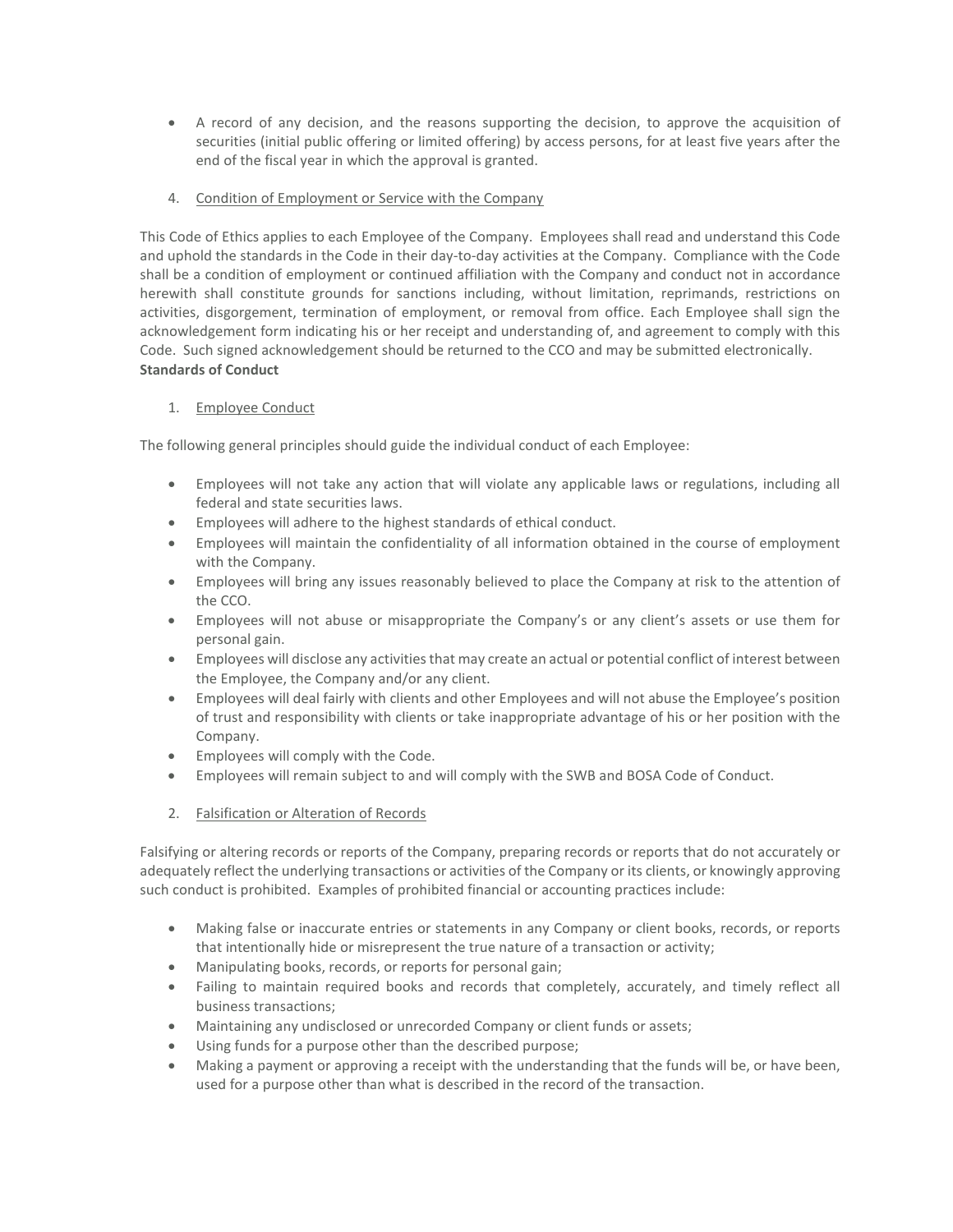# 3. Competition and Fair Dealing

The Company seeks to outperform its competition fairly and honestly. The Company seeks competitive advantages through superior service and delivering excellent solutions, not through unethical or illegal business practices. Stealing proprietary information, possessing trade secret information obtained without the owner's consent, or inducing such disclosures by past or present Employees of other companies is prohibited. Each Employee should endeavor to respect the rights of and deal fairly with the Company's clients, vendors, service providers, suppliers, and competitors. No Employee should take unfair advantage of anyone through manipulation, concealment, abuse of privileged information, misrepresentation of material facts, or any other intentional unfair dealing practice. Employees should not falsely disparage or make unfair negative comments about its competitors or their products and services.

# **Prohibition Against Insider Trading**

# 1. Company Policy

Employees may acquire confidential and sensitive information during the course of performing their duties. Employees must not use this information to benefit themselves or the Company, either by trading based on it ("insider trading") or by providing it to others ("tipping"). Federal and state securities laws generally make it unlawful for any person to trade in securities of a publicly-traded issuer while in possession of **material**, **nonpublic information.**

The persons covered by these restrictions are not only "insiders" of publicly-traded issuers, but also any other person who, under certain circumstances, learns of material, non-public information about an issuer, such as attorneys, investment banking analysts and investment managers.

The laws of insider trading are continuously changing. You may legitimately be uncertain about the application of the rules contained in this Manual in a particular circumstance. Often, a single question can forestall disciplinary action or complex legal problems. You should notify the CCO immediately if you have any questions as to the propriety of any actions or about the policies and procedures contained herein.

# 2. Explanation of Insider Trading

# **What is Material Information?**

"Material information" is defined generally as information for which there is a substantial likelihood that a reasonable investor would consider it important in making his or her investment decisions, or information that is reasonably certain to have a substantial effect on the price of a company's securities. Information that should be considered material includes, but is not limited to:

- business combinations (such as mergers or joint ventures),
- changes in financial results,
- changes in dividend policy,
- changes in earnings estimates,
- significant litigation exposure,
- new product or service announcements,
- private securities offerings,
- plans for recapitalization,
- repurchase of shares or other reorganization plans
- antitrust charges,
- labor disputes,
- pending large commercial or government contracts,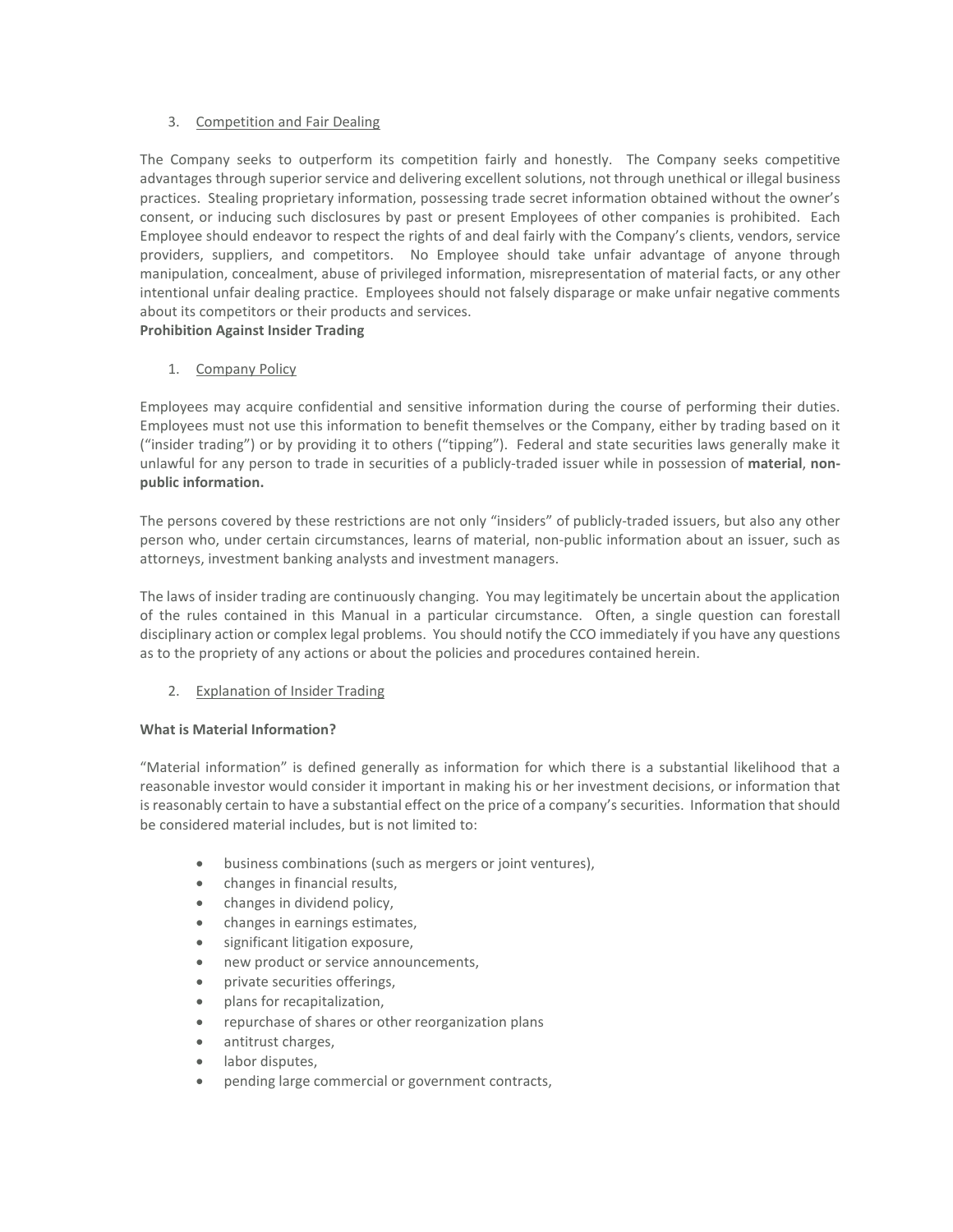- significant shifts in operating or financial circumstances (such as major write-offs and strikes at major plants), and
- extraordinary business or management developments (such as key personnel changes).

Material information also may relate to the market for a company's securities. Information about a significant order to purchase or sell securities may, in some contexts, be material. Prepublication information regarding reports in the financial press also may be material. For example, the United States Supreme Court upheld the criminal convictions of insider trading defendants who capitalized on prepublication information from *The Wall Street Journal*'s "Heard on the Street" column.

If you are in receipt of non-public information that you believe is not material, you should confirm such determination with the CCO.

#### **What is Non-Public Information?**

Information is non-public until it has been effectively communicated to the market place. One must be able to point to some fact to show that the information is generally public. For example, information found in a report publicly filed with the SEC, or appearing in Dow Jones, Reuters Economic Services, The Wall Street Journal or other publications of general circulation would be considered public.

If the information is not available in the general media or in a public filing, it should be treated as nonpublic. If you are uncertain whether or not information is non-public, you should contact the CCO.

#### **Specific Sources of Material Non-Public Information**

Below is a list of potential sources of material, non-public information that Employees of the Company may periodically access. If an Employee accesses or utilizes any of these sources of information, whether in connection with their employment duties or otherwise, they should be particularly sensitive to the possibility of receiving material non-public information about a publicly-traded company, and immediately notify the CCO if they feel that they have received material non-public information. This list is provided for general guidance and is not an exclusive list of all possible sources of material non-public information.

#### *Contacts with Public Companies*

Employees must be especially alert to the potential for access to sensitive information during such contacts. This could happen, for example, if a company's Chief Financial Officer prematurely discloses quarterly results to an analyst, an investor relations representative makes a selective disclosure of adverse news to a handful of investors, or board members chat on a golf course.

To protect yourself, the Company and its clients, you should contact the CCO immediately if you believe that you may have received material, non-public information.

#### *Contacts with Expert Networks/Research Consultants*

Employees may wish to engage the services of a third-party research firms (a "Research Consultants"), such as Gerson Lehrman, to assist in their research efforts. Generally, such Research Consultants provide access to experts across a variety of industries and disciplines. At this time, the Company utilizes only mutual funds and ETFs for its managed clients. As such, it does not utilize Expert Networks/Research Consultants, should it do so in the future additional procedures will be implemented.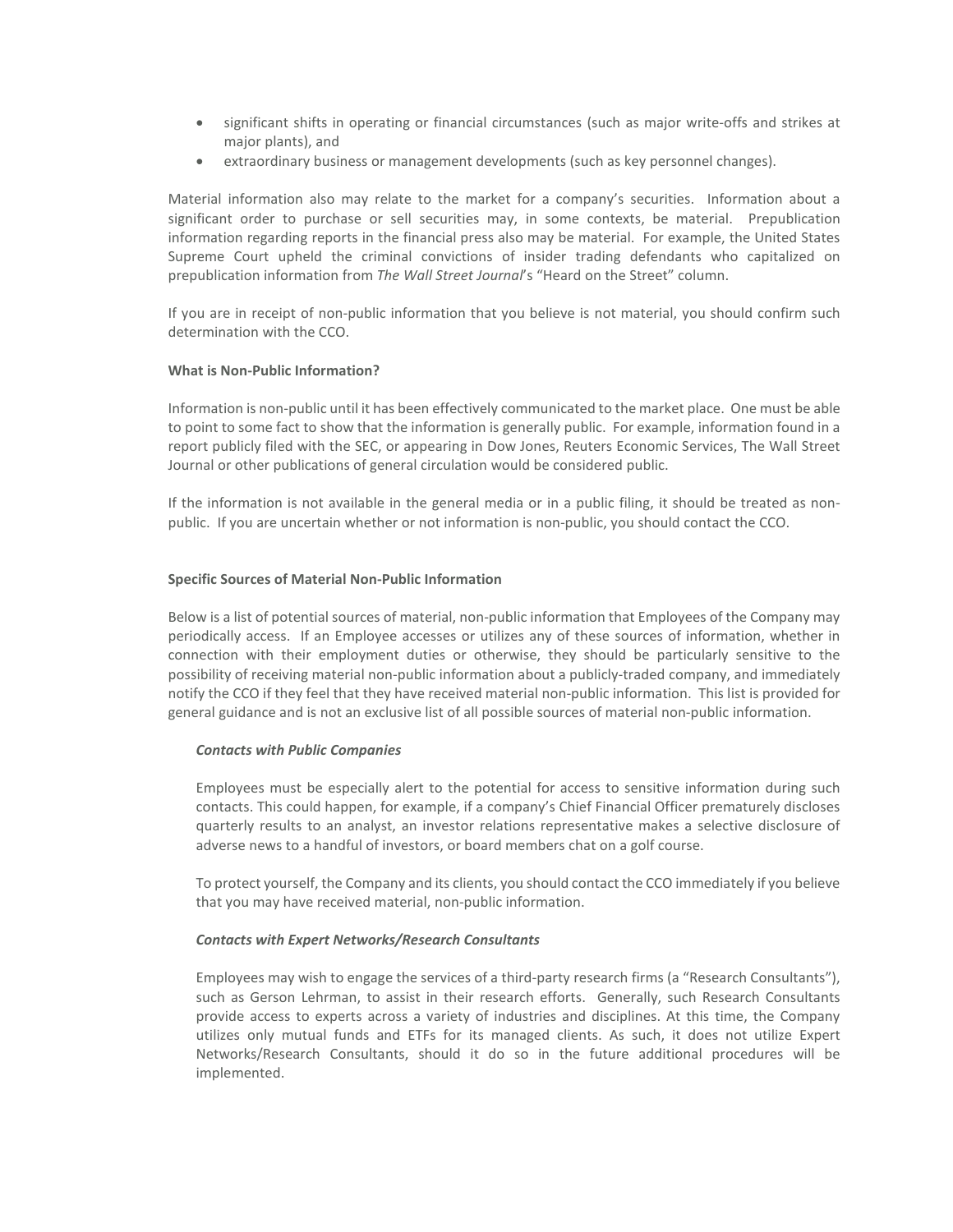#### *Tender Offers*

You should exercise particular caution any time you become aware of non-public information relating to a tender offer.

#### *Directorships and Committee Memberships*

An Employee of the Company may be a member of the Board of Directors, creditor's committee or similar committee, group or informal organization of credit holders, or have similar status with a public issuer. Any such memberships must be reported to the CCO immediately by completing Outside Activities questionnaire.

Inside Information that an Employee receives will generally be attributed to the Company. Thus, the Company will be subject to all restrictions on transactions in that issuer's securities that apply to the Employee. These typically include complying with issuer's so-called "windows" policies, which prohibit directors from trading except in designated "open-window" periods when the issuer is confident that all material information has been disclosed to the public.

The CCO will designate the subject security "restricted" during all periods for which the issuer's trading window is closed and may not be traded until the CCO can confirm that the trading window for the relevant company is "open". Each such employee must also inform the CCO immediately if, during any "open" period, the employee receives Inside Information (thus "closing" the window as to the Access Person and the Firm).

#### **Penalties for Insider Trading**

You may face severe penalties if you trade securities while in possession of material, non-public information, or if you improperly communicate non-public information to others. The consequences to you of illegal insider trading may include:

- The Company may terminate your employment.
- You may be subject to criminal sanctions which may include substantial fines and/or imprisonment.
- The SEC can recover your profits gained or losses avoided through illegal trading and add a penalty of up to three times the profit from the illegal trades.
- The SEC may issue an order permanently barring you from the securities industry.
- You may be sued by investors seeking to recover damages for insider trading violations.

Insider trading laws provide for penalties for "controlling persons" of individuals who commit insider trading. Accordingly, under certain circumstances, a supervisor of an employee who is found liable for insider trading may also be subject to penalties.

The Company could be subject to penalties in the event an Employee is found liable for insider trading:

- Civil penalties of up to the greater of \$1 million or three times the amount of profits gained, or losses avoided by an Employee;
- Criminal fines of up to \$2.5 million per violation; and
- Restrictions on the Company's ability to conduct certain of its business activities.
- 3. Compliance Procedures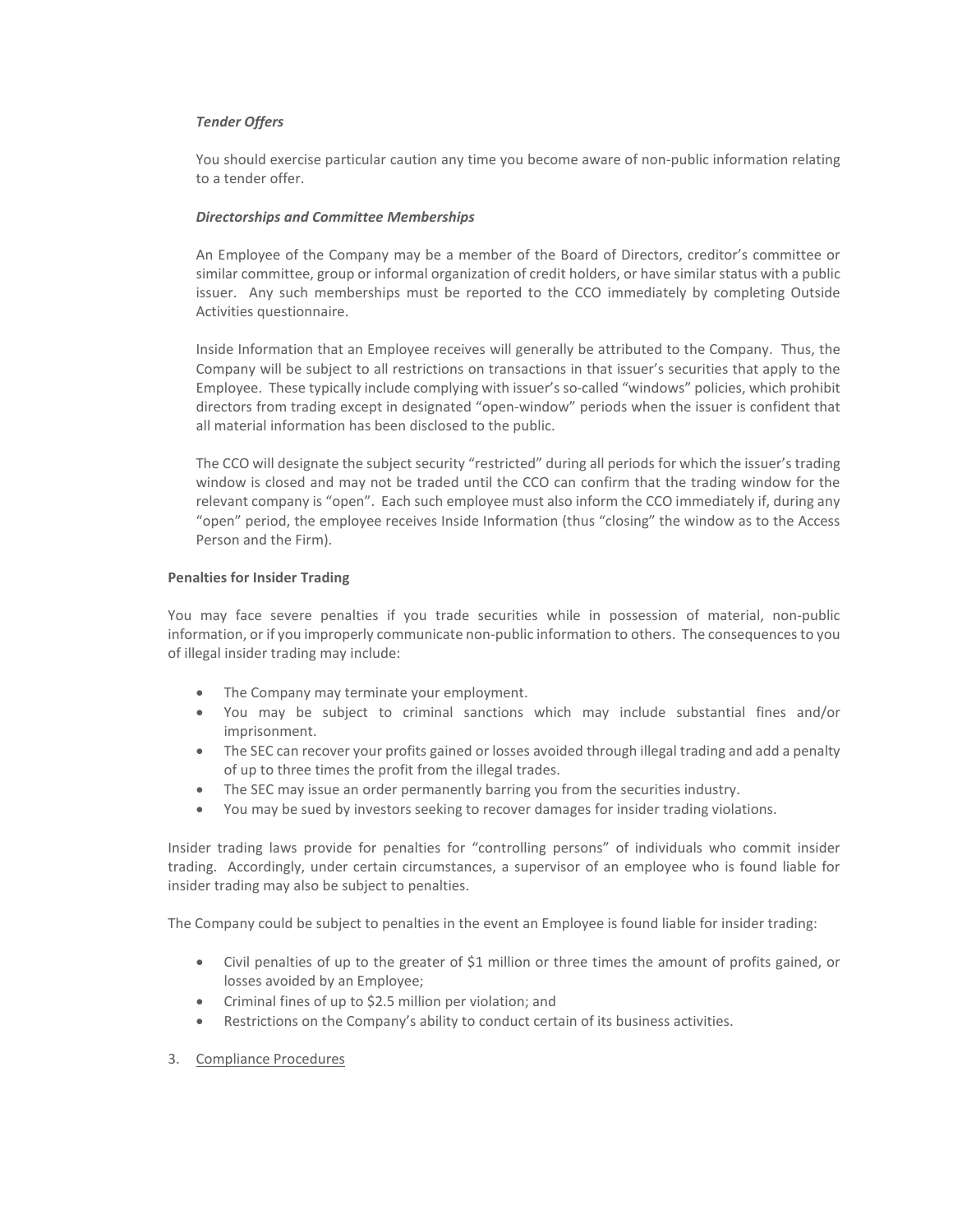Each Employee must follow these procedures or risk serious sanctions, including dismissal, substantial personal liability and criminal penalties.

#### **Identifying Material Non-public Information**

Before executing any trade for yourself or others, including client accounts, you must determine whether you have access to material, non-public information. Ask yourself the following questions:

- Is the information material? Is this information that an investor would consider important in making his or her investment decisions? Is this information that would substantially affect the market price of the securities if disclosed?
- Is the information non-public? To whom has this information been provided? Has the information been effectively communicated to the marketplace by appearing in publications of general circulation? Is the information already available to a significant number of other traders in the market?

If after consideration of the foregoing you believe that the information is material and non-public, or if you have questions as to whether the information is material and non-public, you should take the following steps:

- Report the matter immediately to the CCO.
- Do not purchase or sell the securities on behalf of yourself or others, including any client account.
- Do not communicate the information within or outside of the Company other than to the CCO and other persons who "need to know" such information in order to perform their job responsibilities at the Company.
- Take all appropriate actions to safeguard any material, non-public information in your possession. Care should be taken that such information is secure at all times.
- You may not make unauthorized copies of material, non-public information.
- Ensure the disposal of any material, non-public information in your possession is authorized (for example, material, nonpublic information obtained pursuant to a confidentiality agreement may be required to be returned in certain circumstances).
- Upon termination of your employment with the Company, you must return to the Company any material, non-public information (and all copies thereof in any media) in your possession or under your control

Upon the determination by the CCO that the information received is material and non-public, you should complete a Restricted List Addition Form in the form and return it to the CCO. The CCO will promptly add the name to the Company Restricted List.

# **Restricted List**

Receipt by the Company or an Employee of material non-public information, as well as certain transactions in which the Company may engage, may require, for either business or legal reasons, that client accounts or personal accounts of Employees not trade in the subject securities for specified time periods. Any such security will be designated as "restricted." The CCO will determine which securities are restricted, will maintain a list (the "Restricted List") of such securities and will deny permission to effect transactions in client or Employee personal accounts in securities on the Restricted List. The CCO will periodically disseminate the Restricted List to all Employees as it is updated.

No Employee may engage in any trading activity, whether for a client account or a personal account, with respect to a security while it is on the Restricted List. These restrictions extend to options, rights or warrants relating to securities on the list and any securities convertible into those securities.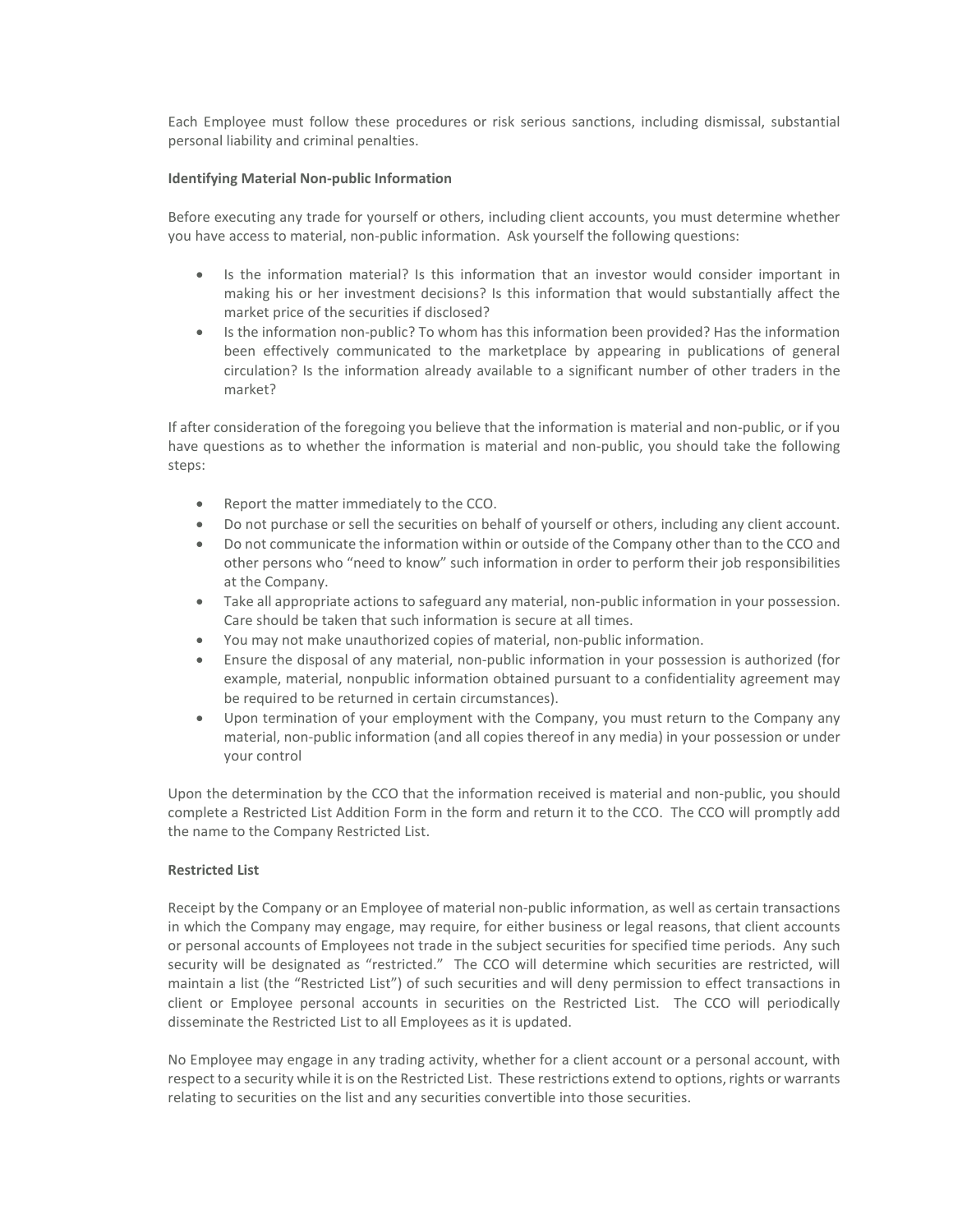The CCO will be responsible for determining whether to remove a particular security from the Restricted List. The Employee requesting the removal of an issuer from the Restricted List shall complete a Restricted List Deletion Form and return it to the CCO.

The Restricted List is confidential and may not be disseminated outside the Company.

#### **Personal Securities Transactions**

#### 1. General Principles

The Company has adopted the following general principles governing personal securities transactions by Company Employees:

- the interests of client accounts will be placed before any Employee personal security transaction. Appropriate investment opportunities must be made for the Company's clients before the Company or any Employee may act on them; and
- all personal securities transactions will be conducted in such a manner as to avoid any actual, potential or perceived conflicts of interest or abuse of an individual's position of trust and responsibility.
- 2. Definitions

**Reportable Brokerage Accounts** include any brokerage account over which the access person has a "beneficial ownership" interest. This concept is broad and occurs whenever he or she has a direct or indirect pecuniary interest in the account.

An access person has a "beneficial interest" not only in securities in accounts he or she owns directly, but also in securities held by

- his or her spouse, minor children or relatives who live full time in his or her home;
- another person if the employee obtains benefits substantially equivalent to ownership (through any contract, understanding, relationship, agreement or other arrangement); and
- certain types of entities that the employee controls or in which he or she has an equity interest.

Examples of a beneficial ownership interest include:

- (1) By an employee for his/her own benefit, whether bearer, registered in his/her own name or otherwise.
- (2) By others for the employee's benefit (regardless of whether or how registered), such as securities held for the employee by custodians, brokers, relatives, executors or administrators.
- (3) For an employee's account by a pledgee.
- (4) By a trust in which an employee has an income or remainder interest unless the employee's only interest is to receive principal if (a) some other remainderman dies before distribution or (b) some other person can direct by will a distribution of trust property or income to the employee.
- (5) By an employee as trustee or co-trustee, where either the employee or any member of his/her immediate family (i.e., spouse, children and their descendants, stepchildren, parents and their ancestors and stepparents, in each case treating a legal adoption as blood relationship) has an income or remainder interest in the trust.
- (6) By a trust of which the employee is the settlor, if the employee has the power to revoke the trust without obtaining the consent of all the beneficiaries.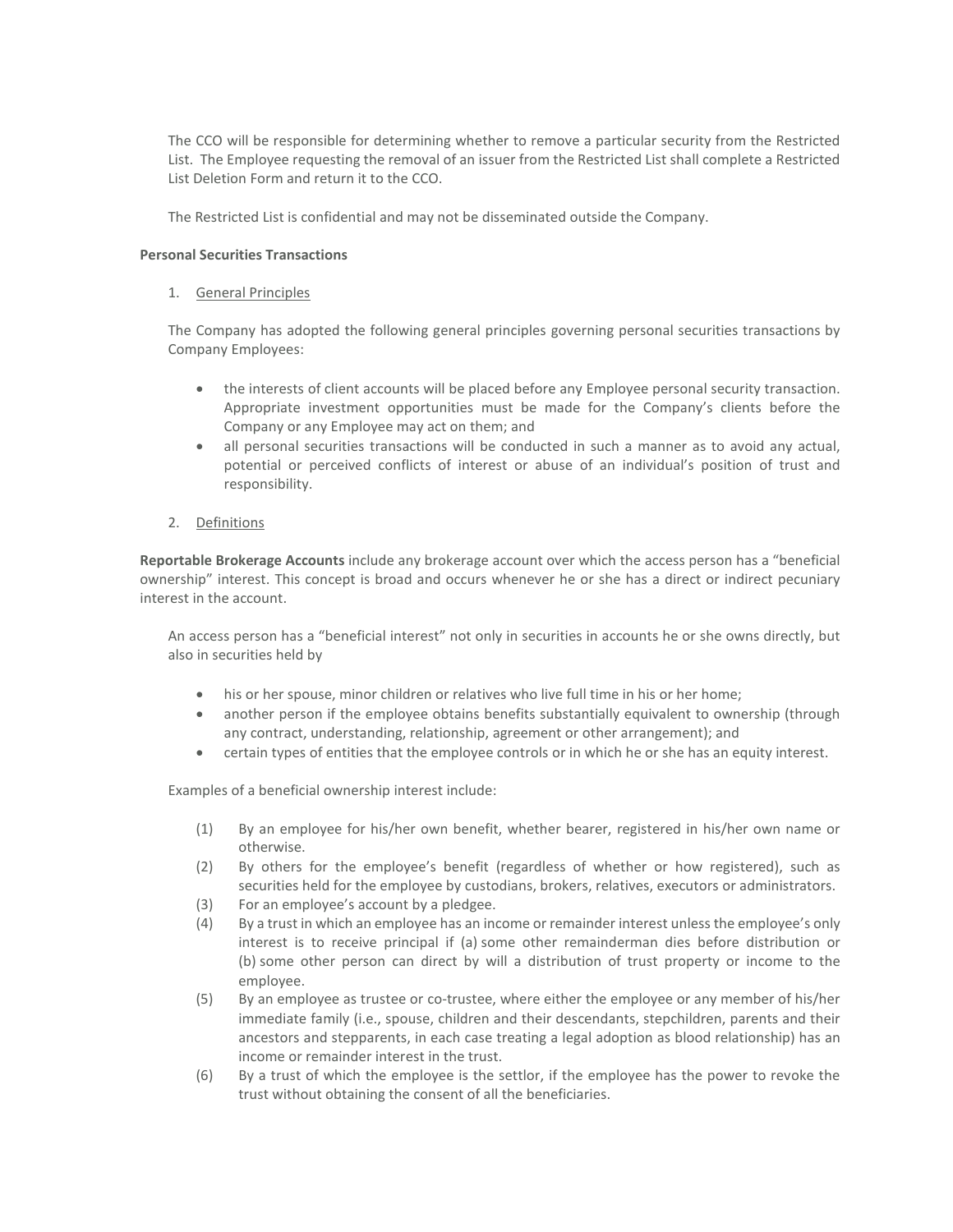- (7) By any partnership in which the employee or a company the employee controls (alone or jointly with others) is a general partner.
- (8) By a corporation or similar entity controlled by the employee alone or jointly with others.
- (9) In the name of the employee's spouse (unless legally separated).
- (10) In the name of minor children of the employee or in the name of any relative of the employee or of his/her spouse (including an adult child) who is presently sharing the employee's home. This applies even if the securities were not received from the employee and dividends are not actually used for the maintenance of the employee's home.
- (11) In the name of any person other than the employee and those listed in (9) and (10) above, if by reason of any contract, understanding, relationship, agreement or other arrangement the employee obtains benefits substantially equivalent to those of ownership.
- (12) In the name of any person other than the employee, even though the employee does not obtain benefits substantially equivalent to those of ownership (as described in (11) above), if the employee can vest or revest title in himself/herself.

**Reportable Security** means any note, stock, treasury stock, security future, bond, debenture, evidence of indebtedness, certificate of interest or participation in any profit-sharing agreement, collateral-trust certificate, preorganization certificate or subscription, transferable share, investment contract, voting-trust certificate, certificate of deposit for a security, fractional undivided interest in oil, gas, or other mineral rights, any put, call, straddle, option, or privilege on any security (including a certificate of deposit) or on any group or index of securities (including any interest therein or based on the value thereof), or any put, call, straddle, option, or privilege entered into on a national securities exchange relating to foreign currency, or, in general, any interest or instrument commonly known as a ''security'', or any certificate of interest or participation in, temporary or interim certificate for, receipt for, guaranty of, or warrant or right to subscribe to or purchase any of the foregoing.

# **Reportable Security** does **NOT** include:

- Direct obligations of the Government of the United States;
- Bankers' acceptances, bank certificates of deposit, commercial paper and high-quality short-term debt instruments, including repurchase agreements;
- Shares issued by money market funds;
- Shares issued by open-end funds (mutual funds); and
- Shares issued by unit investment trusts that are invested exclusively in one or more open-end funds, none of which are reportable funds.

**Automatic Investment Plan** is a program in which regular periodic purchases (or withdrawals) are made automatically in (or from) investment accounts in accordance with a predetermined schedule and allocation. An automatic investment plan includes a dividend reinvestment plan.

3. Restrictions and Limitations on Personal Securities Transactions

The following restrictions and limitations govern investments and personal securities transactions by access persons:

# **Restricted List**

No access person's personal securities transactions will be permitted in any security that is currently on the Company's Restricted List. All access person's personal securities transactions are subject to monitoring in order to ascertain any pattern of conduct which may evidence use of material non-public information obtained in the course of their employment.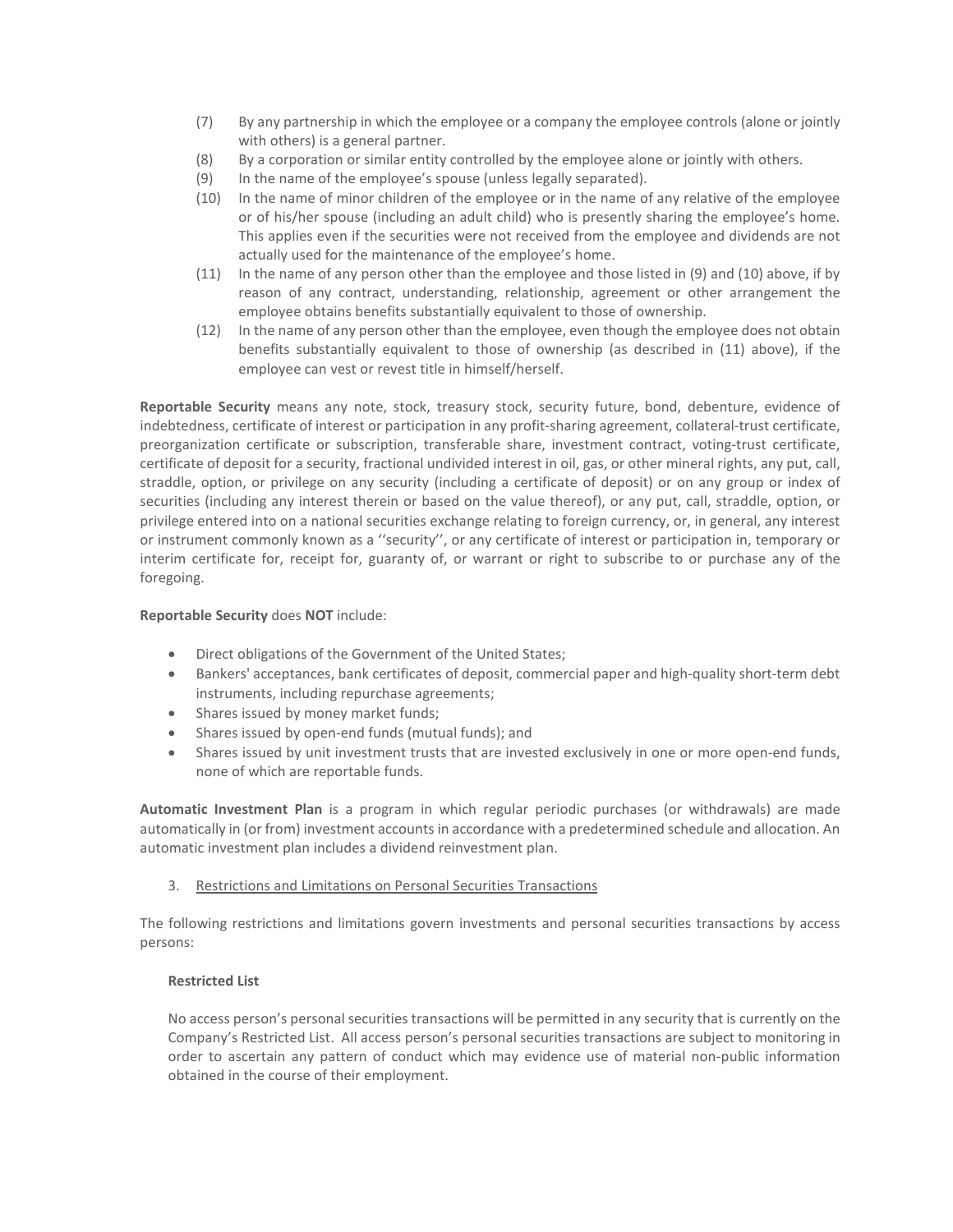#### **Participation in IPOs and Secondary Offerings**

No access person may acquire any security in an initial public offering (IPO) or secondary public offering without the **prior approval** of the CCO.

#### **Private Placements**

Private placements of any kind (including, but not limited to, limited partnership investments, limited liability companies, hedge funds, private equity funds, PIPEs, real estate, oil and gas partnerships and venture capital investments) may only be acquired with **pre-approval** of the CCO, and, if approved, will be subject to monitoring for possible future conflicts. A request for approval of a private placement must be submitted in advance of the proposed date of investment by completing the Request for Pre-Clearance of Personal Securities Trade form.

# **Prohibition against Front Running**

Access persons shall not execute a personal transaction in a security if an order for a client account for the same security, same way, at the same price (whether limit or market order) remains unexecuted. Such restriction shall be effective for four trading days before and after any such client account trades.

Each access person is prohibited from buying or selling for either a client account or an Employee personal account (i) an option while in possession of non-public information concerning a block transaction by client accounts in the underlying stock, or (ii) an underlying security while in possession of non-public information concerning a block transaction by client accounts in an option covering that security (the "inter-market front running"). This prohibition extends to trading in stock index options and stock index futures while in possession of non-public information concerning a block transaction in a component stock of an index.

# **Prohibition against Insider Trading – See description and requirements above.**

4. Reporting to the CCO

# **Reportable Brokerage Accounts**

All access persons must provide to the CCO a written or electronic disclosure certifying all Reportable Brokerage Accounts within 10 days after first becoming an access person and thereafter upon establishing any new Reportable Brokerage Account.

#### **Securities Holdings Reports**

All access persons must certify **all of their personal securities holdings** via the Initial and Annual Employee Securities Holdings Report within 10 days after first becoming an access person. The information contained in the report must be current as of a date no more than 45 days prior to the date the person becomes an access person.

Additionally, access persons must submit an Initial and Annual Employee Securities Holdings Report at least once each 12-month period thereafter on a date selected by the CCO, and the information must be current as of a date no more than 45 days prior to the date the report was submitted. Effective March 23, 2016 – Annual Employee Securities Holdings Reports will be due January 31 of each year.

# **Quarterly Trade Reports**

Access persons must file a written or electronic Quarterly Trade Report within 30 days after the end of each calendar quarter that identifies all transactions in **Reportable Securities** made during the quarter.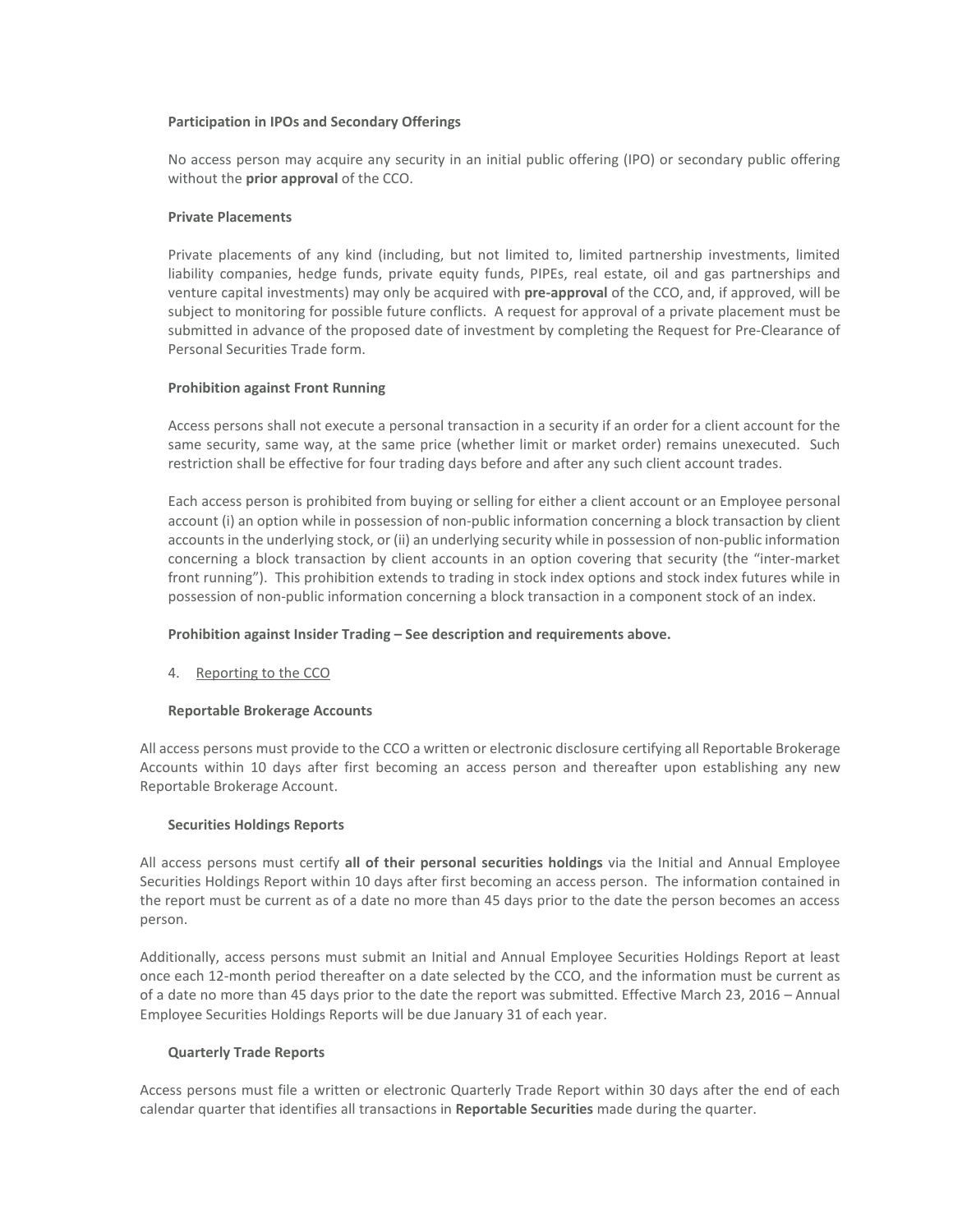# **Duplicate Statements**

The firm requests that all eligible Reportable Brokerage accounts be set up to feed automatically through our compliance reporting systems. However, until accounts are set up with this direct feed, duplicate copies of account statements issued by the Reportable Brokerage Account custodian must be sent to the CCO or provided by the access person to the CCO.

5. Review

The CCO shall be responsible for (i) notifying access persons of their reporting obligations under this Code and (ii) reviewing the reports submitted by each access person under this Code. The CCO may assign the review of access persons reports to a designee, however, no person shall be allowed to review or approve his or her own reports, and reports shall be reviewed by the CCO or other officer who is senior to the person submitting the report. The CCO shall maintain records of all reports filed pursuant to these procedures.

All access person's personal securities transactions are subject to monitoring in order to ascertain any patterns of conduct which may evidence conflicts with the principles of this Manual, including patterns of front-running or other inappropriate behavior.

# **Political Contributions**

# 1. Company Contributions

Firm funds or gifts may not be furnished, directly or indirectly, to a government official, government employee or politician for the purpose of obtaining or maintaining business on behalf of the Firm. Such conduct is illegal and may violate federal and state criminal laws. Assistance or entertainment provided to any government official should never, in form or substance, compromise the Firm's arms-length business relationship with the government agency or official involved.

# 2. Foreign Corrupt Practices Act ("FCPA")

FCPA prohibits the direct or indirect giving of, or a promise to give, "things of value" in order to corruptly obtain a business benefit from an officer, employee, or other "instrumentality" of a foreign government. Companies that are owned, even partly, by a foreign government may be considered an "instrumentality" of that government. In particular, government investments in foreign financial institutions may make the FCPA applicable to those institutions. Individuals acting in an official capacity on behalf of a foreign government or a foreign political party may also be "instrumentalities" of a foreign government.

Civil and criminal penalties for violating the FCPA can be severe. The Company and its Access Persons must comply with the spirit and the letter of the FCPA at all times. Access Persons must obtain written pre-clearance from the CCO prior to giving anything of value that might be subject to the FCPA by submitting a pre-clearance form.

# 3. Pay-to-Play

The Company currently does not solicit or seek to do business with governmental entities. As such, it has determined that it does not need to administer controls relating to Adviser Act Rule 206(4)-5 (the "Pay-to-Play Rule"). Should this policy change procedures will be implemented to ensure compliance with this Rule. For clarity:

**"Government Entity"** is defined as any state or political subdivision of a state, including (i) any agency, authority, or instrumentality of the state or political subdivision; (ii) a plan or pool of assets *controlled* by the state or political subdivision or any agency, authority, or instrumentality thereof; and (iii) any officer,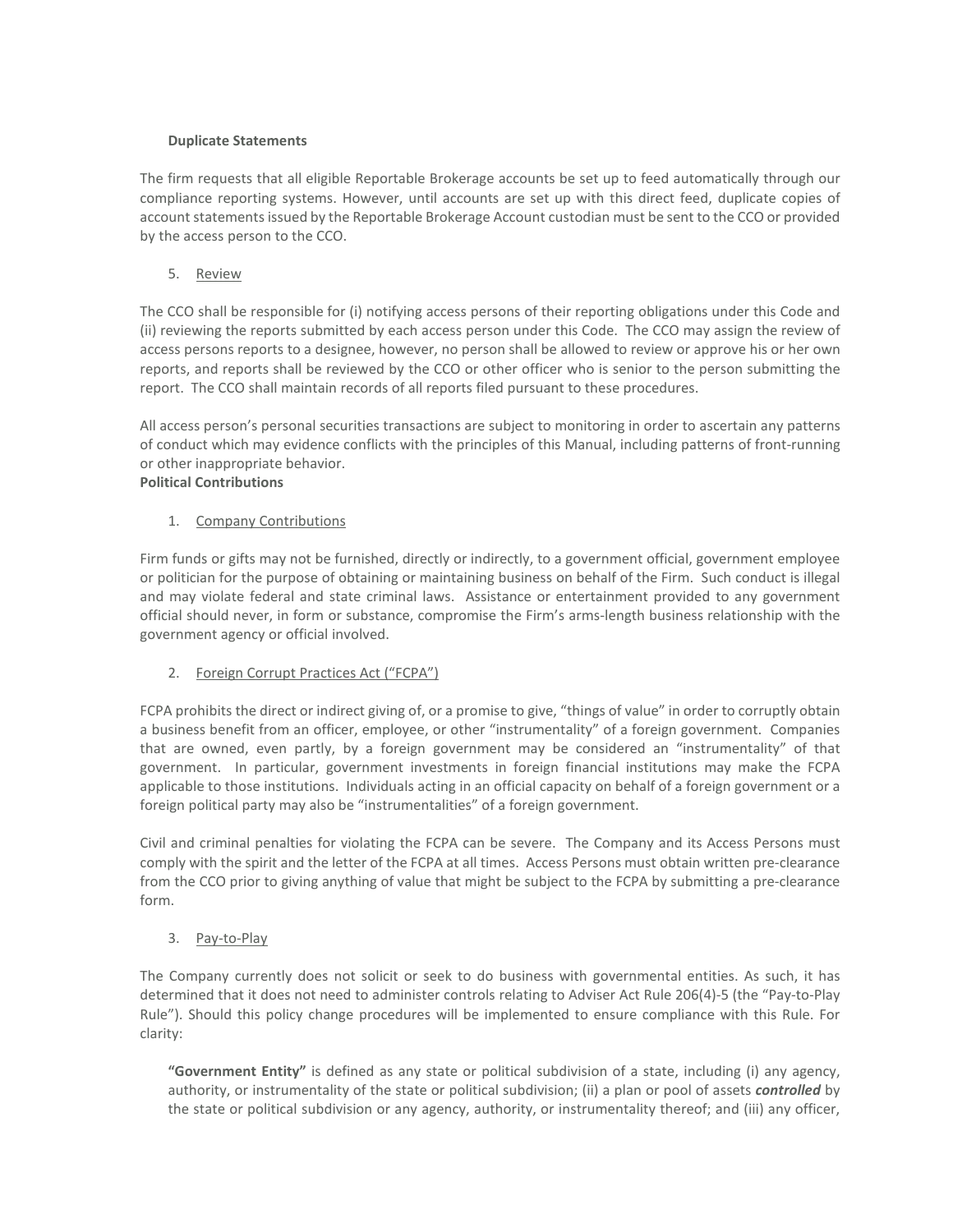agent, or employee of the state or political subdivision or any agency, authority, or instrumentality thereof, acting in their official capacity.

Please note: The Company's affiliates may do business with government entities in accordance with the laws, rules and regulations governing that affiliate.

# **Conflicts of Interest**

# 1. Full Disclosure of Material Facts

The Company has an affirmative obligation to act with utmost good faith and to provide full and fair disclosure of all material facts related to the engagement between itself and its clients, as well as a duty to avoid misleading them. Accordingly, this duty includes an obligation to disclose material facts to its clients whenever failure to do so would defraud or operate as a fraud or deceit upon any client.

The Company's duty to disclose material facts is particularly pertinent whenever the Company is in a situation involving a conflict or potential conflict of interest. The type of disclosure required by the Company in such a situation will depend upon all the facts and circumstances, but as a general matter, the Company must disclose to clients all material facts regarding the potential conflict of interest so that the client can make an informed decision whether to enter into or continue an advisory relationship with the Company or whether to take some action to protect himself against the specific conflict of interest involved.

If any Employee is aware of a personal interest that is, or might be, in conflict with the interest of the Company or its clients, that Employee shall disclose the situation or transaction and the nature of the conflict to the CCO for appropriate consideration.

The Company will periodically conduct a Conflicts of Interest Inventory. This is a tool and process which allows the firm to systematically examine its business practices to ensure that conflicts of interest have been removed, mitigated and/or disclosed.

# 2. Investment Conflicts

Employees who are planning to invest in or make a recommendation to invest in a security for any client, and who have a material interest in the security or a related security, must first disclose such interest to the CCO. The CCO shall conduct an independent review of the recommendation to purchase the security for clients and written evidence of such review shall be maintained by the CCO.

Employees who are separately licensed as a registered representative ("RR") of a broker-dealer must get preapproval from the CCO for all recommendations to a Company client to engage in a transaction at the brokerdealer if that transaction or one substantially similar could be completed at the Company.

The Employee should be prepared to explain to the CCO - why it is in the client's best interest to do the transaction at the broker-dealer. The CCO will review the request and advise the Employee whether or not it is approved. Again, the RR must get approval from the CCO PRIOR to speaking with the client about the recommendation.

# 3. Prohibited Conduct with Clients

It is a violation of an Employee's duty of loyalty to the Company and its clients for any Employee, without the prior written consent of the Compliance Officer, to: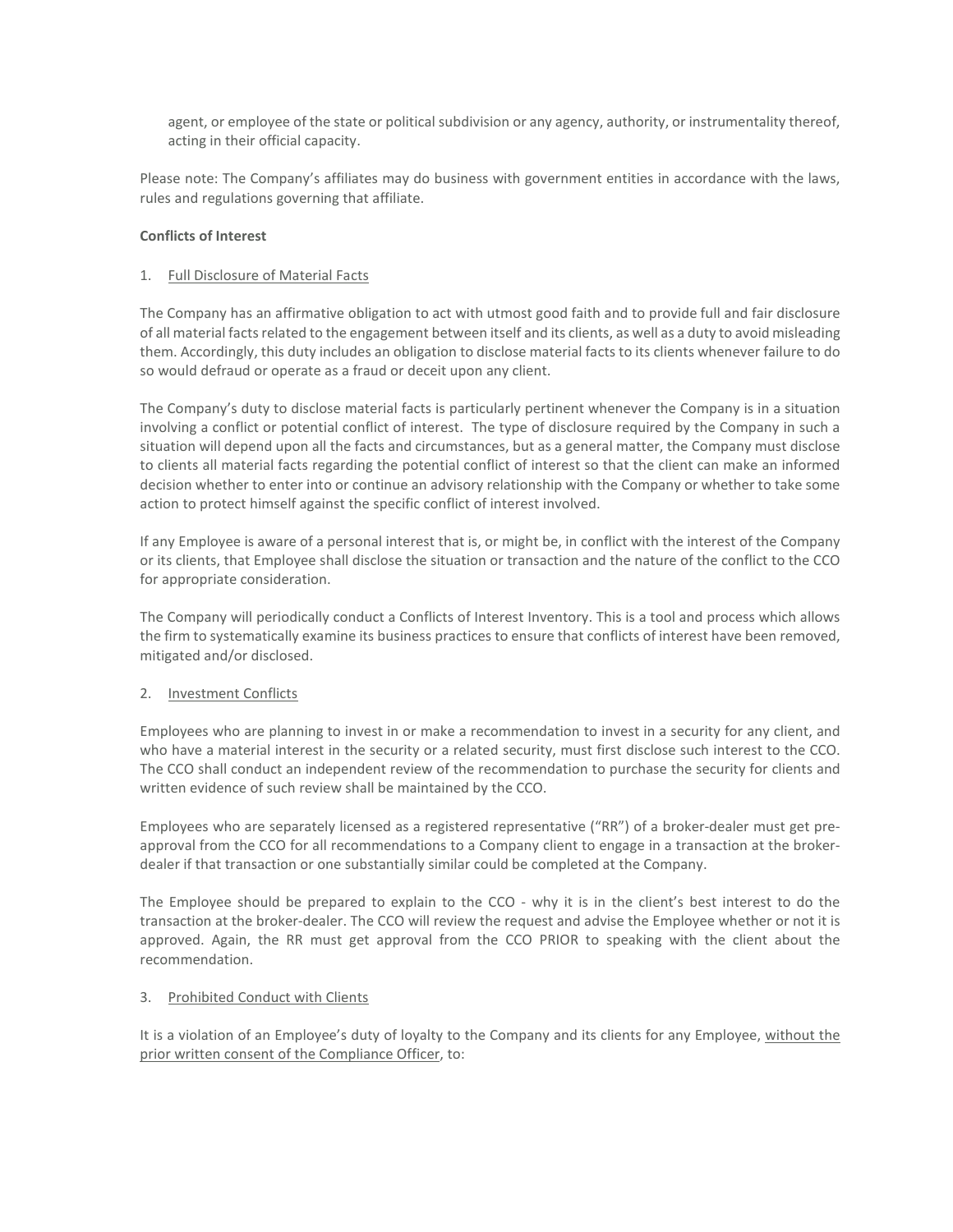- rebate, directly or indirectly, to any person, firm, corporation or association, other than the Company, compensation of any nature as a bonus, commission, fee, gratuity or other consideration in connection with any transaction on behalf of the Company or a client account;
- accept, directly or indirectly, from any person, firm, corporation or association, other than the Company, compensation of any nature as a bonus, commission, fee, gratuity or other consideration in connection with any transaction on behalf of the Company or a client account;
- own any stock or have, directly or indirectly, any financial interest in any other organization engaged in any securities, financial or related business, except for a minority stock ownership or other financial interest in any business which is publicly-owned; or
- borrow money from any of the Company's suppliers or Clients; *provided, however*, that (i) the receipt of credit on customary terms in connection with the purchase of goods or services is not considered to be a borrowing within the foregoing prohibition and (ii) the acceptance of loans from banks or other financial institutions on customary terms to finance proper and usual activities, such as home mortgage loans, is permitted except where prohibited by law.

# 4. Outside Activities of Employees

Employees are expected to devote their full professional time and efforts to the business of the Company and to avoid any activities that could present actual or perceived conflicts of interest.

Employees **must obtain prior approval from the CCO** and **Human Resources** for any outside activity that involves:

- a time commitment that would prevent you from performing your duties for the Company;
- accepting a second job, part-time job, consulting or self-employment of any kind or engaging in any other business outside of the Company;
- active participation in any business in the financial services industry or otherwise in competition with the Company;
- teaching assignments, lectures, public speaking, publication of articles, or radio or television appearances;
- volunteer activities of a charitable, non-profit and/or political nature;
- receiving compensation of any nature, directly or indirectly, from any person, firm, corporation, estate, trust or association, other than the Company, whether as a fee, commission, bonus or other consideration such as stock, options or warrants;
- forming or participating in any stockholders' or creditors' committee (other than on behalf of the Company) that purports to represent security holders or claimants in connection with a bankruptcy or distressed situation or in making demands for changes in the management or policies of any firm, or becoming actively involved in a proxy contest;
- serving as a board member, director, officer, general partner or trustee of, or as a consultant to, **any business**, corporation or partnership, public or private, including family owned businesses and charitable, non-profit and political organizations;
- making a private investment; or
- Obtaining a controlling interest in any company or entity.

# **Compliance Procedures**

All outside activities conducted by an Employee must be approved prior to participation by the CCO or his/her designee by completing and submitting an Outside Activities Questionnaire.

The CCO or his/her designee may require full details concerning the outside activity. In addition, if approved, such approval may, at the discretion of the CCO, be subject to certain conditions deemed necessary or appropriate to protect the interests of the Company or any client, for example, updating the information provided to the CCO if the information changes.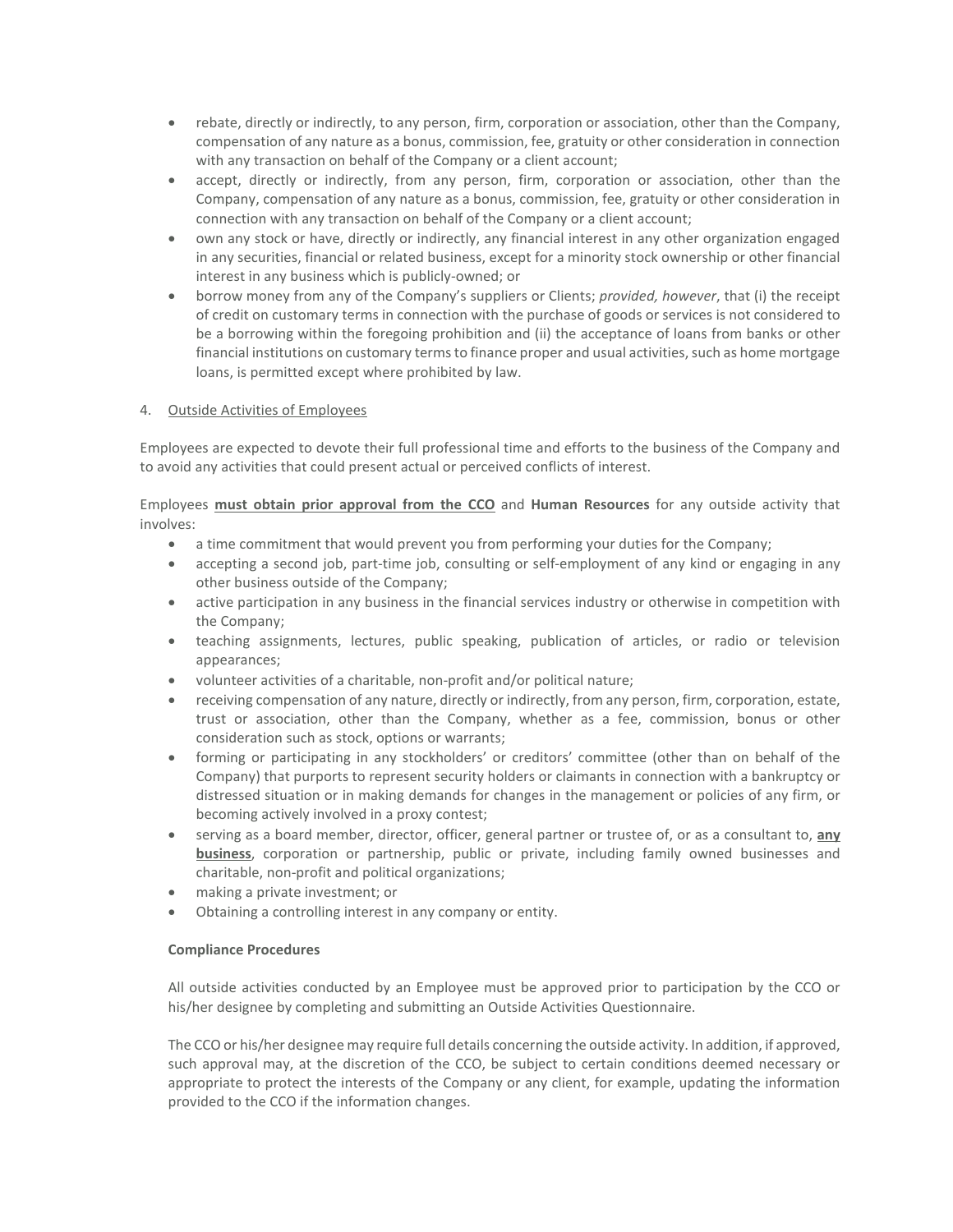In addition, to the extent that the Company files/prepares a Form U-4 and/or Form ADV 2B for an Employee seeking to engage in an outside activity, the Form U-4 and/or Form ADV 2B may need to be updated to reflect the activity.

In addition, an Employee must advise the Company if the Employee is or believes that he or she may become a participant, either as a plaintiff, defendant or witness, in any litigation or arbitration. Use the Outside Activity Questionnaire for reporting purposes.

#### 5. Gifts and Entertainment

The Company recognizes the value of fostering good working relationships with individuals and firms doing business or seeking to do business with the Company. Subject to the guidelines below, Employees are permitted, on occasion, to accept gifts and invitations to attend entertainment events. However, Employees should always act in the best interests of the Company and its clients and should avoid any activity that might create an actual or perceived conflict of interest or impropriety in the course of the Company's business relationships. Employees should not accept any gifts or entertainment invitations that have the likelihood of influencing their decisions regarding the business transactions involving the Company. Employees should contact the CCO or his/her designee to discuss any offered activity or gift that may create such a conflict. The Company reserves the right to prohibit the acceptance or retention of a gift or offer of entertainment, regardless of value, as it may determine in its sole discretion.

Entertainment may include such events as meals, shows, concerts, theatre events, sporting events or similar types of entertainment. "Entertainment" includes in-town and out-of-town trips and seminars where the service provider or counterparty offers to pay for items such as lodging, airfare, meals and/or event expenses. An entertainment event will only be deemed to be entertainment if a representative of the service provider or counterparty is also attending the event (otherwise, it will be deemed to be a gift).

For the purposes hereof, a gift will be deemed to be of significant value if it exceeds \$200.00 per gift to/from any person or entity doing business or seeking to do business with the Company. An entertainment event will be deemed to be of significant value if it exceeds \$1,000.00 per event/per person to/from any such person or entity. No gift or entertainment may be accepted or given, however, regardless of value, that has the likelihood of influencing, any business decision or relationship of the Company.

#### **Compliance Procedures**

The Company has adopted the following principles and procedures governing gifts and entertainment:

- Any gifts or entertainment of significant value (as defined above) offered to/from an existing or prospective firm service provider, client or counterparty must be approved by the CCO.
- Employees may not request or solicit gifts or particular entertainment events.
- No gift of cash or cash equivalents may be accepted.
- Items such as pens, coffee mugs or clothing items with a counterparty's logo are excluded.

# **Confidentiality and Privacy**

1. Company Information

The protection of confidential business information is vital to the interests and the success of the Company. Employees may not disclose to non-affiliated third parties, other than vendors requiring the information for operations or reviews, or use for his/her own personal benefit, any information regarding: